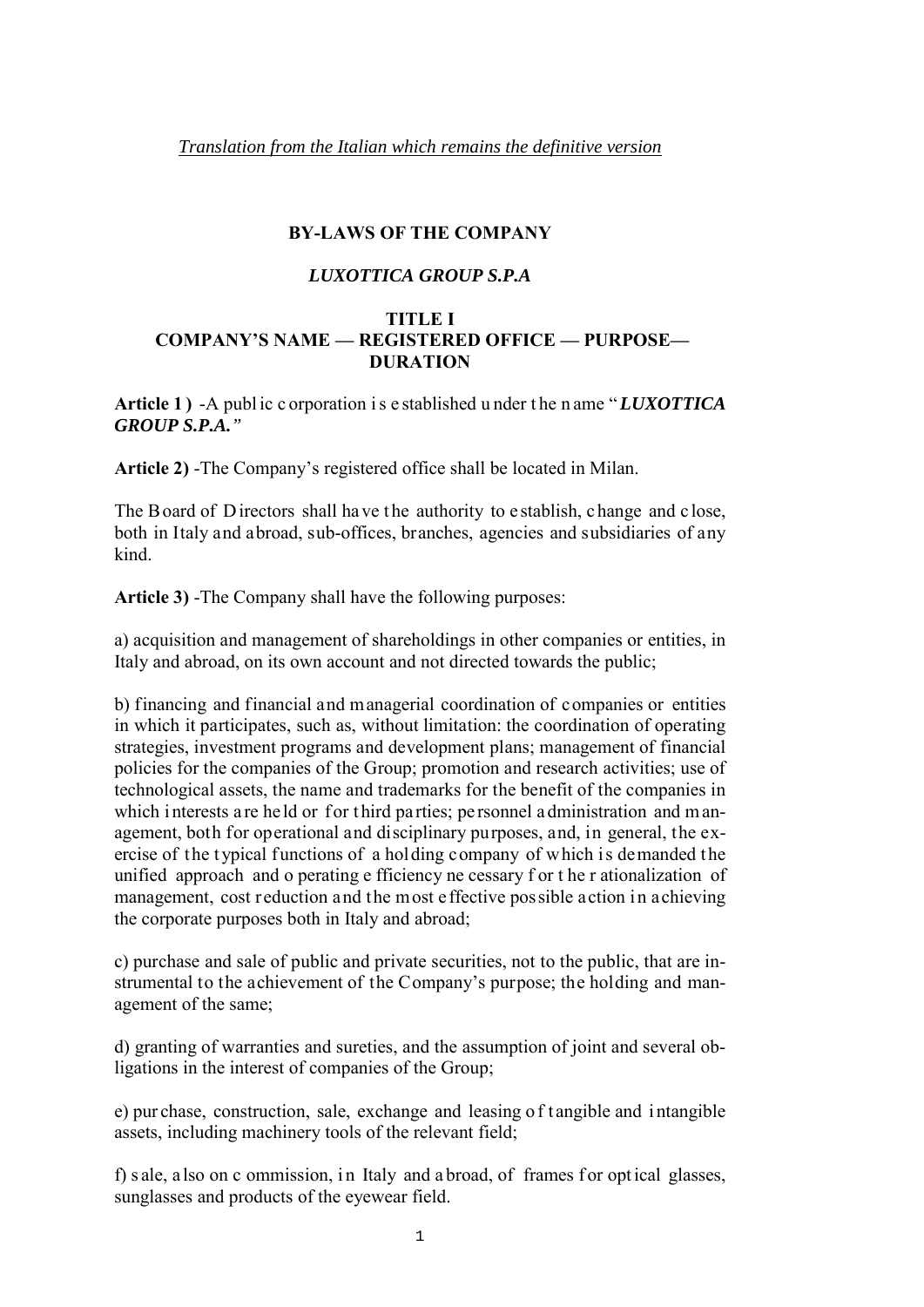The C ompany ma y a lso pe rform a ny ot her indu strial, commercial or f inancial transaction, not directed towards the public in general, concerning movables or immovables, in favor and in the interest of the Companies of the Group.

Article 4) -The duration of the Company is established up to and including December 31, 2050.

# **TITLE II STOCK CAPITAL**

**Article 5) -** The capital stock amounts to EURO 28,906,039.98 (twenty-eight million nine hundred zero six thousand zero thirty-nine point ninety-eight euro) and is divided into 481,767,333 common shares stock of nominal value, EURO 0.06 (zero point zero six euro) each.

The meeting of stockholders held on S eptember 20, 2001 r esolved to further increase the capital stock in one or more installments, until March 31, 2017, up to a maximum a mount of E URO 660,000 ( six-hundred s ixty t housand) t hrough t he issuance of new common stock to be offered for subscription exclusively to employees of the Company and/or of its subsidiaries. At the expiration date, the capital stock will be considered increased b y an amount equal to the subscriptions obtained.

The meeting of stockholders held on J une 14, 2006, r esolved to further increase the capital stock, in one or more installments, until June 30, 2021, up t o a maximum of EURO 1,200,000 through the issuance of new common stock to be offered for subscription exclusively to employees of the Company and/or of its subsidiaries. At the expiration date, the capital stock will be considered increased by an amount equal to the capital subscription obtained.

Pursuant to the above-mentioned increases in capital, a total amount of 21,812,400 of stock have been subscribed.

The Company may issue convertible and non-convertible bonds.

**Article 6)** -The stock is freely transferable.

**Article 7)** -The payment of the stock not fully paid-up will be called up by the Board of Directors according to the terms and conditions it shall deem appropriate.

# **TITLE III MEETING OF STOCKHOLDERS**

**Article 8)**-The duly constituted meeting of stockholders represents all the stockholders and its resolutions, adopted according to the law and to the present By-Laws, and binds all stockholders, albeit absent or dissenting.

**Article 9)** -Each share is entitled to the right to one vote.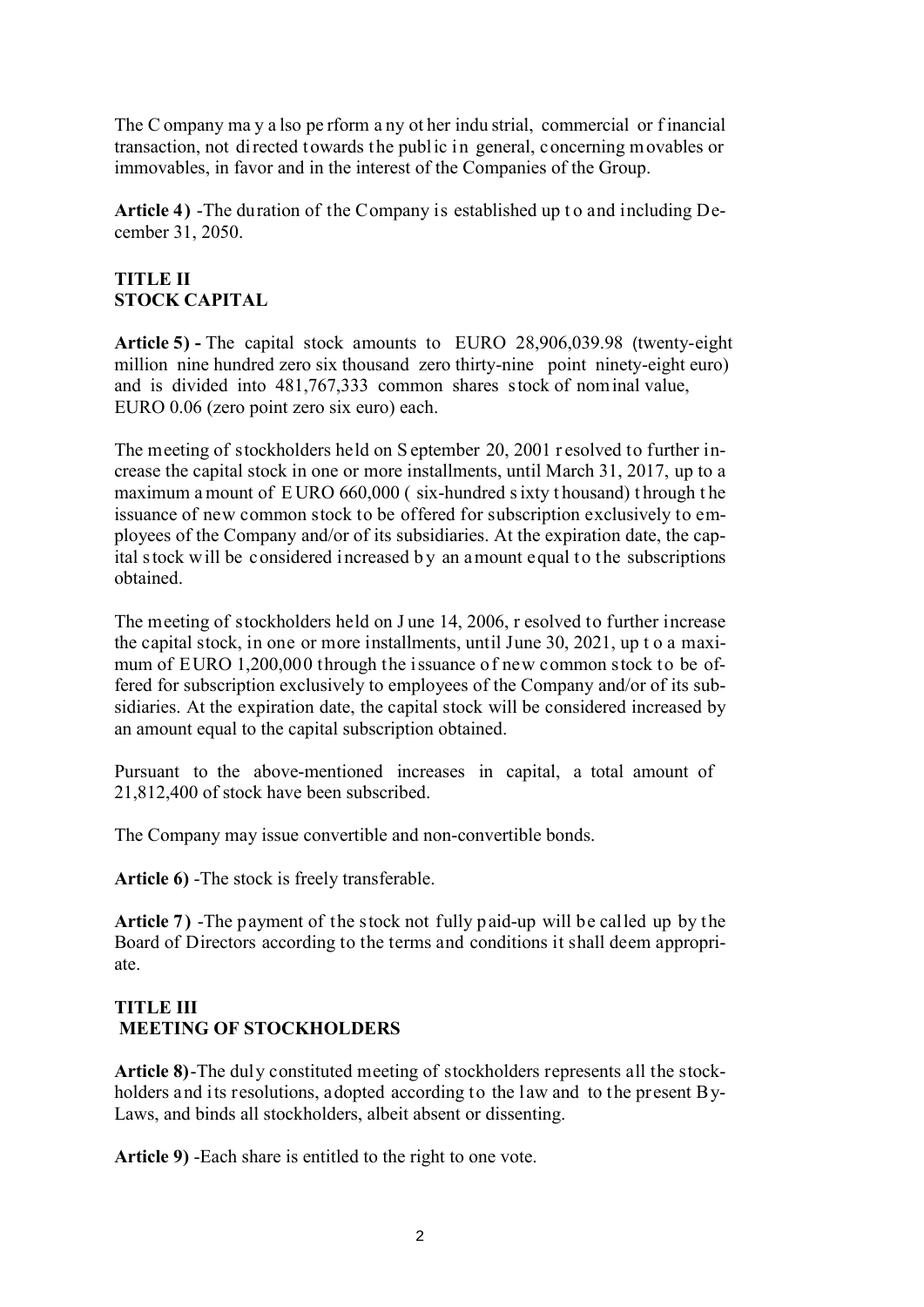**Article 10)** -The meeting of stockholders is ordinary or extraordinary according to the law. It can be called in Italy, or in any member state of the European Union or in the United States of America.

The m eeting of s tockholders f or a pproval of the f inancial s tatements s hall be convened in accordance with Italian law in force from time to time.

**Article 11)** -The meeting of stockholders shall be called by the Board of Directors, by written notice, stating the date, time and place of such meeting as well as the agenda for such meeting and the other information required by the laws and regulations in force from time to time.

Such written notice shall be published as required by law on the Company's website, and in accordance with the other r equirements imposed by the laws and regulations in force from time to time.

Should the laws and regulations in force from time to time require the publication of the notice in a daily newspaper, such notice may be published in one or more of the following: "Il Sole 24 Ore", "Il Corriere della Sera", "la Repubblica."

**Article 12 )** —Those with respect to whom the Company r eceives notices from the int ermediaries a dopting the c entralized financial ins truments ma nagement system according to the laws and regulations in force from time to time shall be entitled to attend a meeting of stockholders and to exercise the voting rights related to such stockholdings.

Each party e ntitled to a ttend a m eeting of s tockholders m ay a uthorize a nother person to act for him by a written proxy in accordance with the law. The proxy can also be granted by electronic means, in accordance with the requirements set forth in the Set of Rules of the Ministry of Justice. The electronic notice of the proxy can be given — in compliance with what is laid down in the call notice either by using a specific section of the Company's website, or — if contemplated in the call notice — by sending the document to the certified electronic mail address of the Company.

The Chairman of a meeting of stockholders, who may avail himself of ad hoc assistants, shall verify that such meeting is duly convened, check the identity and right of participation of the attendees, run the course of such meeting and attest to the results of the voting.

**Article 13)** -The meeting of stockholders shall be presided over by the Chairman of t he Board of D irectors or b y on e of t he M anaging D irectors o r, in their a bsence, by a person appointed by a vote of the majority of those in attendance.

The meeting of stockholders shall appoint a Secretary, who is not required to be a stockholder himself. The Secretary's assistance is not required when a N otary is designated to draft the minutes of the meeting.

Unless ot herwise pr ovided f or b y m andatory rules, all resolutions s hall be a pproved by open vote.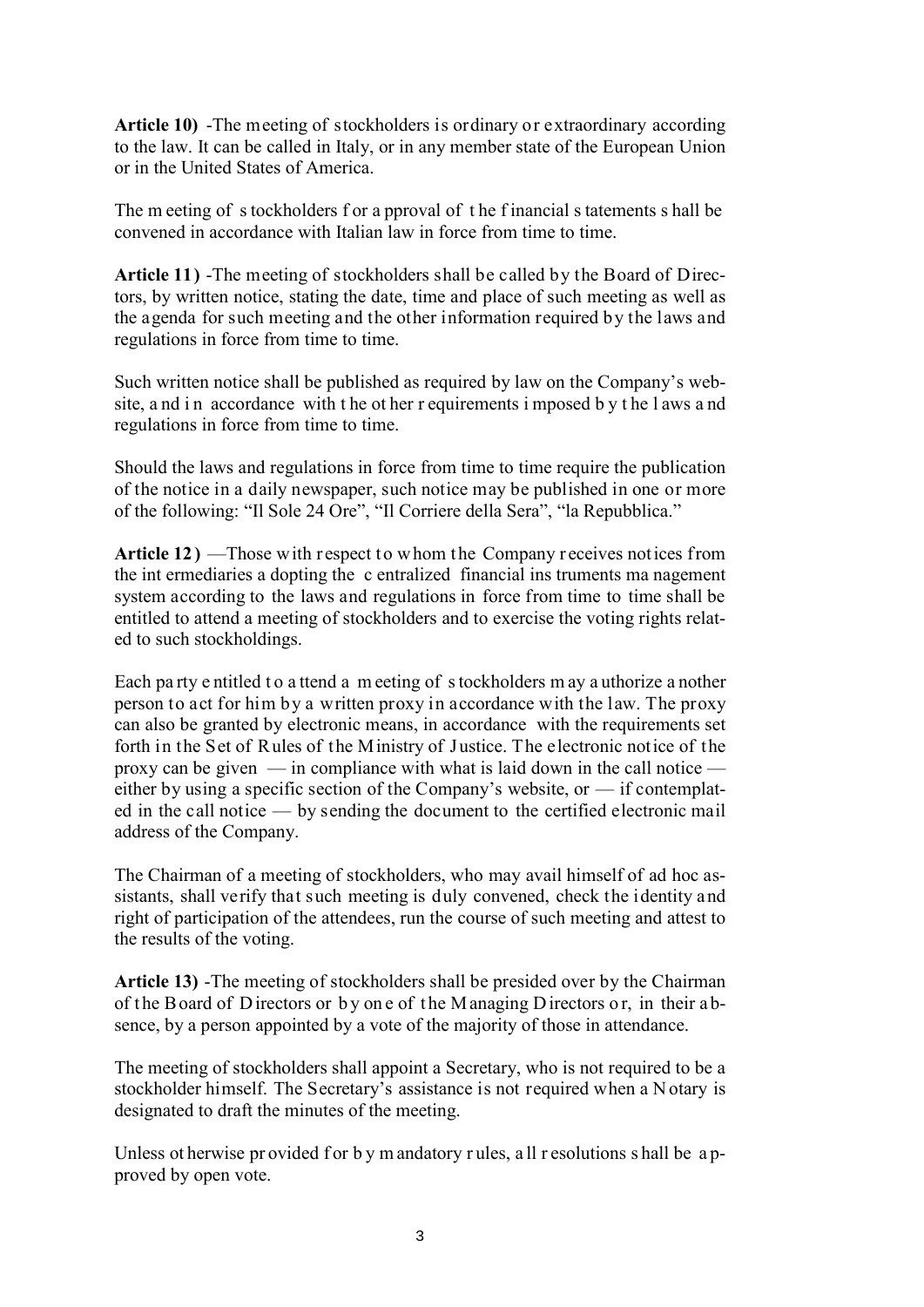Article 14) -The validity of the meetings and of the related resolutions is governed by the applicable laws.

**Article 15)** -Provided what is set forth in Article 12 of these By-Laws, any stock owned by directors attending a meeting of stockholders or by stockholders who for any reason will abstain from voting, shall be taken into account in calculating the stock c apital r equired for the validity of the r esolutions, s ave what it is set forth in Article 2368 c.c. last paragraph.

**Article 16)** -The resolutions of a meeting of stockholders will be transcribed in minutes, drawn up according to the law and recorded in the minute book.

The minutes shall be signed by the Chairman and the Secretary. The minutes of extraordinary meetings of stockholders shall be drawn up by a Notary.

### **TITLE IV MANAGEMENT**

**Article 17)** -The Company is governed by a Board of Directors consisting of not less than five and not more than fifteen members, appointed after the exact number has been determined by the meeting of stockholders.

Pursuant t o a rticle 147 -ter, s ubparagraph 4, l egislative de gree no. 58/ 1998, a t least one director, or in the event the Board is composed of more than 7 members, then at least two directors, must fulfill the necessary requirements to be considered "independent" (hereinafter "Independent Director in accordance with article 147 ter").

Directors are appointed by the meeting of stockholders pursuant to lists submitted by the stockholders, which shall set forth not more than fifteen candidates, listed in descending numerical order.

Each candidate may not appear on more than one list, or he shall be ineligible.

In case multiple lists are submitted, they shall not be related in any way; even indirectly. Therefore, each stockholder may not submit or contribute to submit, by means of trust or proxy, more than one list.

Moreover, s tockholders falling within the f ollowing categories ma y s ubmit or contribute to submitting only one list: a) parties to a stockholders' agreement relating to the Company's shares; b) a person or a company and its controlled companies; c) jointly controlled companies; d) a company and its directors or chief executive officers.

In case a stockholder violates these rules, such stockholder's vote, with respect to any of the submitted lists, will not be taken into account.

A list for the appointment of directors can be presented only by those stockholders who, at the time of the presentation of the list, hold an interest at least equal to that determined by Consob, pursuant to article 147 ter subparagraph 1 legislative decree 58/98.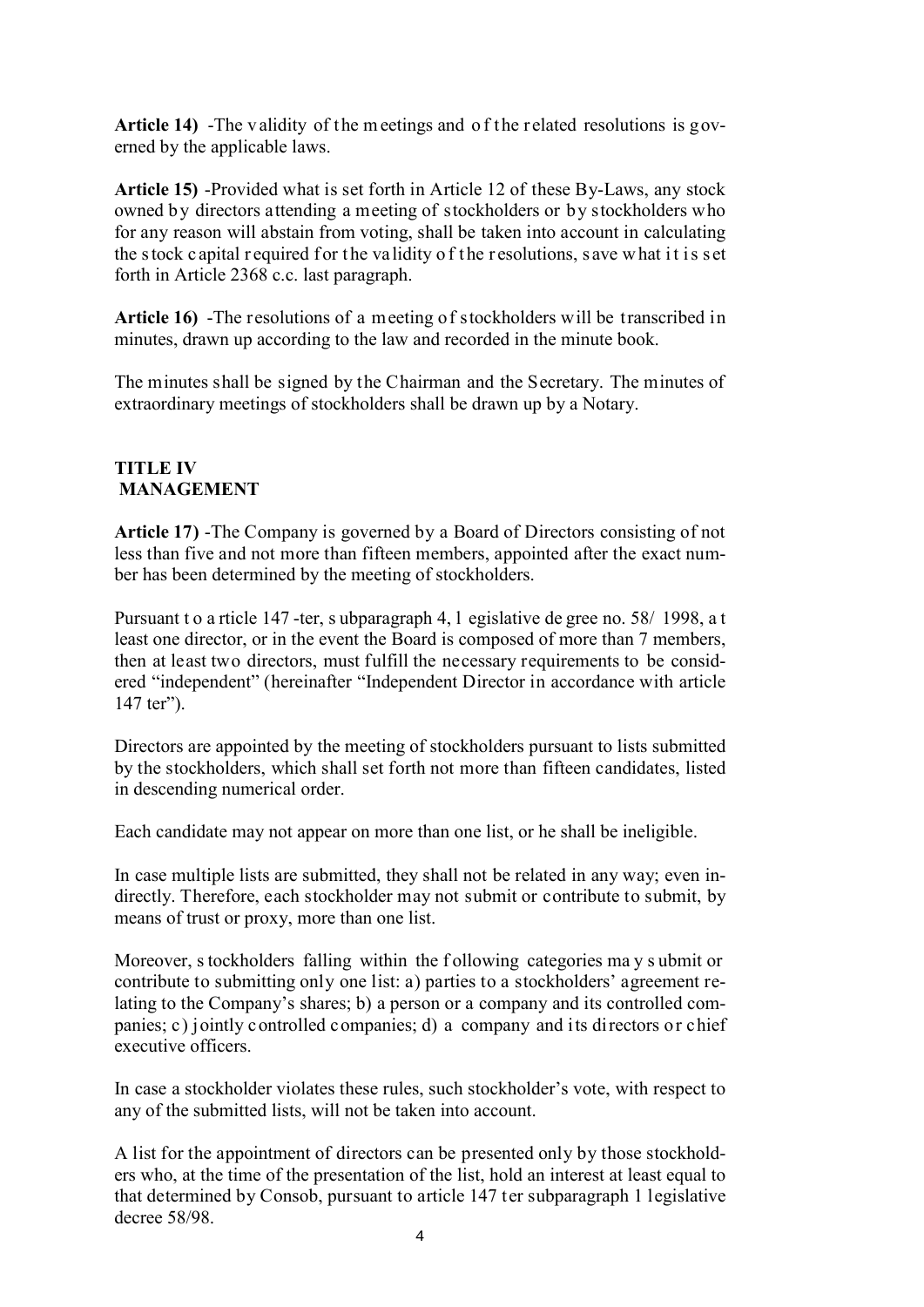The lists, signed by the stockholders submitting them, together with the professional CVs of the candidates, as well as the statements by the candidates accepting their office, confirming the nonexistence of causes for their ineligibility or of any inc ompatibilities under t he l aw, a nd c onfirming t he f ulfillment of a ny requirements set forth in such list, shall be filed at the registered office of the Company at least twenty-five days prior to the meeting of stockholders on first call.

The Company shall make available to the public the lists and their annexes at its registered o ffice, on i ts w ebsite, a nd i n a ny o ther m anners p rovided for b y Consob, at least twenty-one days prior to the date of the meeting of stockholders on first call.

Whether the mini mum r equired stock interest is  $hel -$  which is r equired for submitting such lists — is determined with reference to the shares of stock that are ascertained as registered, in favor of the stockholders who submitted the list, on the day the list is filed with the Company, with reference to the stock capital subscribed on the same date. The relevant certification can be also produced to the Company after the list filing, provided that this occurs within the time period required for the publication of the lists by the Company.

Each list shall contain and expressly name at least one Independent Director in accordance with article 147ter within the first seven candidates named in the list but if the list is composed of more than seven candidates, such list shall contain and expressly n ame a s econd Independent Director i n accordance w ith ar ticle 147ter.

If app ropriate, ea ch list may also expressly na me di rectors ha ving t he r equirements of independence as provided for by the codes of c onduct dr awn up b y companies managing regulated markets or industry associations.

If the binding criteria for gender allocation is applicable, each list containing at least t hree candi dates must i nclude t he num ber of candi dates of t he l essrepresented gender that is equal to at least the minimum required by applicable regulations in force from time to time.

At the end of the voting, the candidates from the two lists that have obtained the highest number of votes will be elected, according to the following criteria:

(a) all members of the Board, up t o the number of members of the Board previously determined b y the meeting of stockholders less one, will be elected from the list which obtains the most votes (hereinafter, "Majority List") .

Such candidates will be appointed in the numerical order they appear on the list.

(b) One director shall be the candidate listed first on the list which has obtained the second highest number of votes and which is not connected, even indirectly, with the stockholders who have presented or voted for the Majority List according to the applicable provisions (hereinafter, "Minority List"). However, if, for a board composed of no more than seven members, an Independent Director in accordance with article 147 ter is not elected from the Majority List or, in the event the board is composed of more than seven members, only one Independent Director in accordance with article 147 ter has been appointed, then the first Independ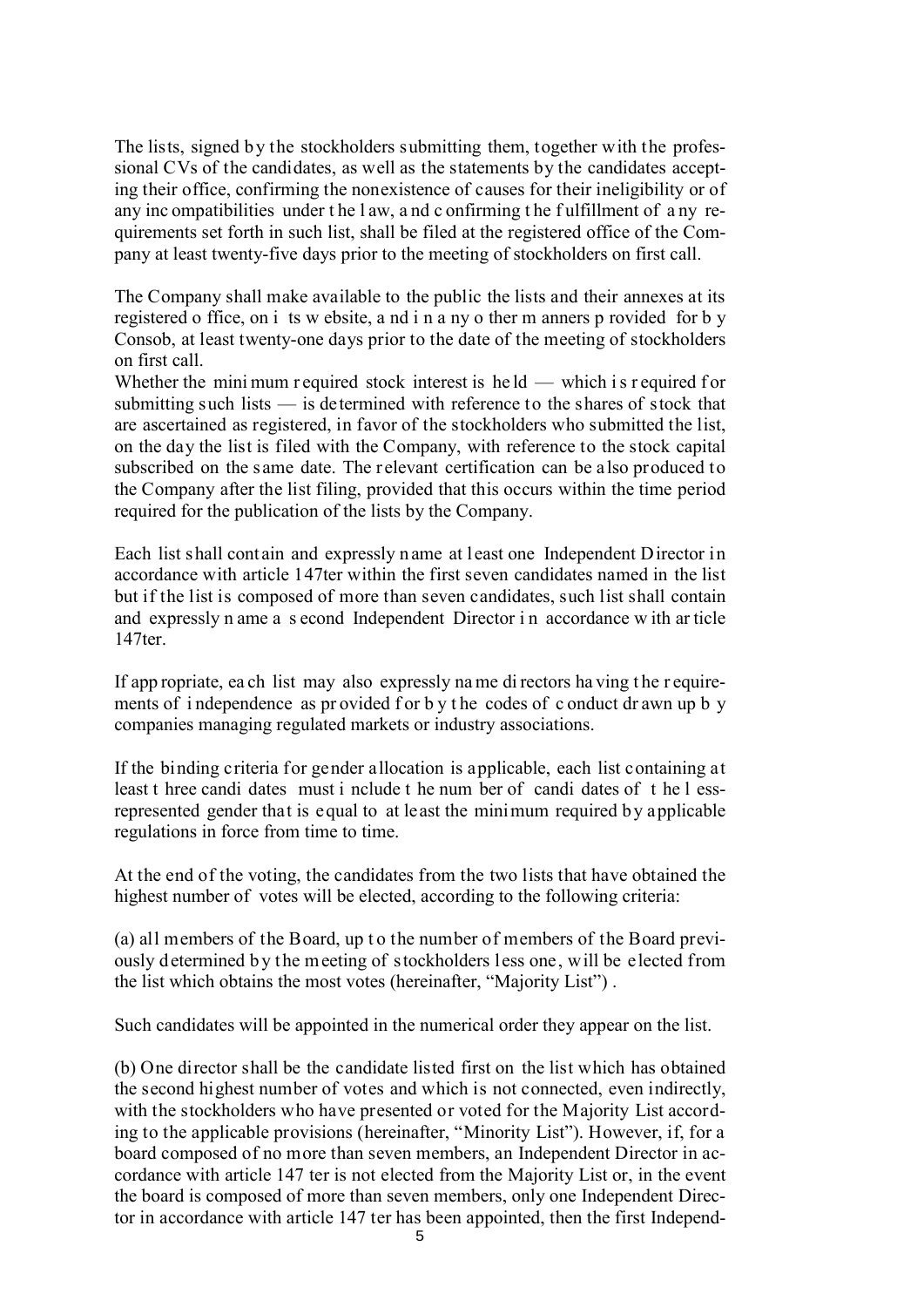ent Director in accordance with article 147 ter indicated in the Minority List shall be elected instead of the first candidate indicated in the Minority List.

The lists which have not reached a percentage of votes at least equal to half of that requested for the presentation of the same shall not be considered.

The first candidate listed on t he Majority List will be appointed as Chairman of the Board of Directors.

In the event of a tie with respect to the top two lists, the meeting of stockholders will proceed to take a new vote on only the top two lists.

If the Board of Directors thus formed does not contain the minimum number of members of the less-represented gender, as required by the rules in force from time to time, the last candidate elected from the majority list will be replaced by the first unelected candidate from the same list belonging to the less-represented gender, in order starting from the bottom of the majority list. If the minimum required num ber of m embers of t he l ess-represented ge nder i s not r eached, t hen board members will be appointed at the meeting of stockholders with the majorities required by law, replacing candidates from the majority list belonging to the over-represented gender, starting from the last elected candidate and working up the list.

If only one list was submitted, the meeting of stockholders will cast its votes on it and, if the list gets a simple majority, the candidates listed in descending numerical order will be elected as directors, until the requisite number, as determined by the m eeting of s tockholders, i s r eached, s ubject t o t he obl igation of t he s tockholders' meeting to appoint a minimum number of Independent Directors in accordance with article 14 7 ter and without prejudice to the obligation to comply with the gender-balance regulations in force from time to time. If the minimum required number of members of the less-represented gender is not reached, then board members will be appointed at the meeting of stockholders with the majorities required b y la w, r eplacing candidates f rom the s ingle lis t be longing to the over-represented gender, starting from the last elected candidate and working up the same list.

The candidate listed the first on the Majority List will be elected as Chairman of the Board of Directors.

If there are no l ists, the Board of Directors will be appointed by the meeting of stockholders with such majorities as required by law, with the obligation on t he part of the stockholders, to appoint a number of directors belonging to the lessrepresented gender that is no l ess than the m inimum e stablished by the regulations then in effect.

The Independent Directors in accordance with article 147 ter, indicated as such at the time of their appointment, shall inform the Company in the event that they no longer satisfy the independence and integrity requirements, or should unexpected occurrences result in ineligibility or incompatibility.

Should one or more directors leave office for any reason, they will be freely replaced according to the provisions of article 18 below, subject to the obligation to maintain a minimum number of Independent Directors ex article 147 ter as provided by law as well as the obligation to maintain the balance between genders based on the regulations then in effect.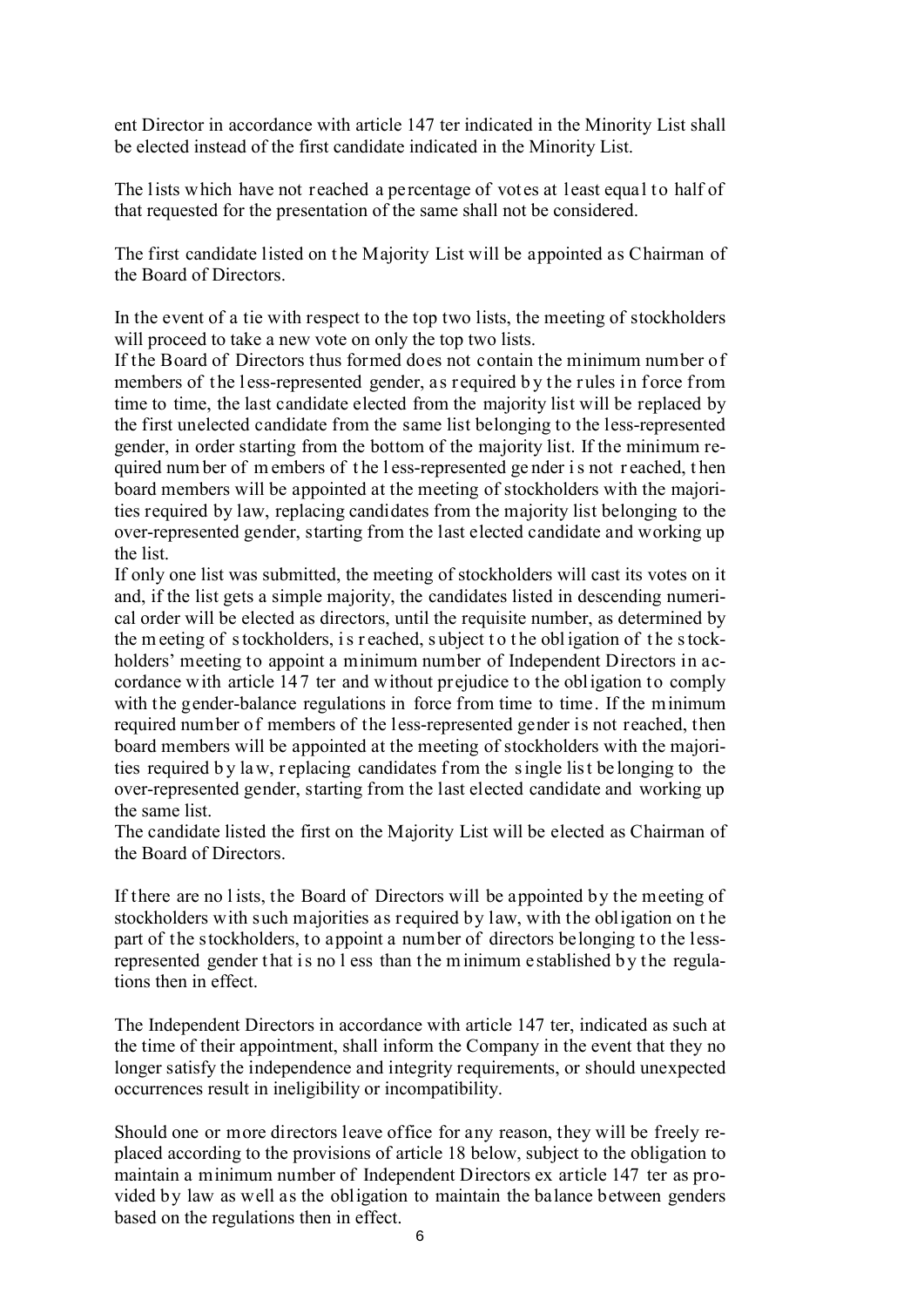**Article 18)** -Directors shall serve for a period of three years and their terms shall expire on t he date of the meeting of stockholders called for the approval of the balance sheet related to the last year of their term, and they can be re-elected at such time.

Whenever there is a vacancy among the Board of Directors during the fiscal year, the other directors shall provide for their substitutions by resolution approved by the Board of Statutory Auditors, provided that the majority is composed of directors appointed by the meeting of stockholders.

Directors so appointed will hold office until the following meeting of stockholders, which will be called to reappoint them, to supplement the Board by appointing other directors or to reduce the number of directors.

Directors appointed by the meeting of stockholders will hold office until the end of the term of office of the directors who were in office when they were appointed.

Should the majority of directors appointed by the meeting of stockholders leave office, the entire Board of Directors terminates its duty; the directors still in office shall timely call a meeting to appoint the new Board of Directors.

**Article 19)** -If the-stockholders' meeting did not appoint the Chairman in compliance w ith a rticle 17 a bove, t he Board of D irectors s hall a ppoint a C hairman from a mong its me mbers a nd, if it de ems it convenient, it w ill a lso appoint a Deputy Chairman.

The B oard of D irectors m ay a lso a ppoint a nd d etermine t he pow ers of one or more Managing Directors.

The Board may delegate some of its functions to an Executive Committee. The Executive Committee is composed of a minimum of five and a maximum of seven members of the Board of Directors.

The functions set forth in Articles 2420-ter, 2423, 2443, 2446, 2447, 2501-ter and 2506-bis of the Civil Code, cannot be delegated.

The Company's managing bodies ha ve a duty to timely report to the Board of Directors and the Board of Statutory Auditors, at least quarterly, on t he general business trend, the modalities of exercise of the proxies conferred and the most relevant t ransactions f rom an economic, financial and balance s heet po int of view, made by the Company and its subsidiaries.

The Board of Directors may set up on e o r m ore C ommittees and give to such Committees those powers as it considers appropriate, not the least in order to implement codes of conduct drawn up by companies managing regulated markets or industry associations.

The Board of Directors may also appoint and determine the duties of a Secretary, who does not need to be a member of the Board of Directors.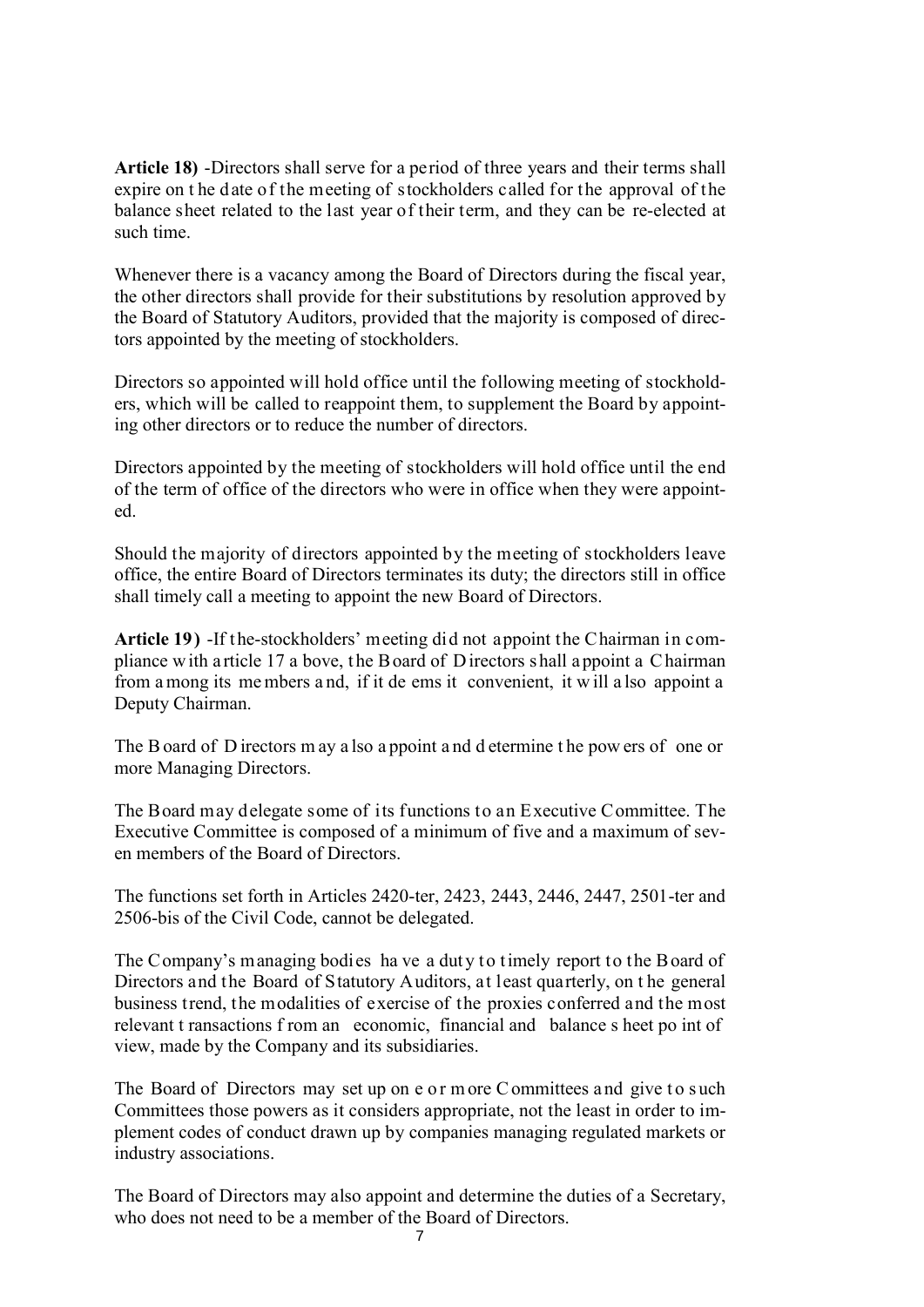Moreover, the Board of Directors will—by such ordinary majorities as provided for b y t hese b y-laws—appoint the executive in charge of dr awing up c orporate accounting r ecords, s ubject t o t he m andatory but not bi nding opi nion of t he Board of Statutory Auditors, pursuant to art. 154-bis of Legislative D ecree No. 58/1998, and will give him/her adequate powers and resources to exercise the duties attributed to him/her by law. The executive in charge of preparation of the corporate and accounting records shall have the following professional qualifications: qualified experience in administration and control, or in the performance of executive or consultancy functions at publicly traded companies and/or at a related group of companies of material size and importance also with reference to the functions of drafting and control of corporate and accounting records

**Article 20)** - A meeting of the Board of Directors may be called by the Chairman or by any Managing Director at any time he or she deems it appropriate or when requested by at least two members of the Board or by one member of the Board of Statutory Auditors. Board meetings shall be held at either the principal place of business of the Company or at any other place determined by the Chairman or by any Managing Director, who shall also establish the agenda of the meeting, oversee the work thereof, and ensure that the di rectors are ad equately informed regarding the items to be discussed at the meeting.

Written notice of each meeting of the Board of Directors shall be given by telex, facsimile, letter, telegram or electronic mail, with return receipt at least three days in advance of the meeting. In the event of urgent circumstances, such term may be reduced to one day.

Regardless of the observance of the foregoing requirements, the Board of Directors shall be deemed duly convened if all directors and Statutory Auditors holding office are present or participate in such meeting by means of video or telephone conference.

**Article 21 )** -The Board of Directors, duly convened, is validly constituted with the attendance of the absolute majority of its members holding office.

The Board of Directors is presided over by the Chairman of the Board or, in his absence, by any M anaging Director or by a director de signated by those in attendance.

The Secretary, if not already appointed by the Board of Directors, will be designated by the Chairman for the sole purposes of the meeting in progress.

The meetings of the Board of Directors may also be held by means of video or telephone conference, so long as all members participating in such meetings are duly identified and can follow the discussions and participate therein. The Board of D irectors' m eetings will be de emed to be he ld where t he C hairman and the Secretary of the meeting are located, in order to ensure the signing of the minutes and their filing in the minute book.

The person who presides over the Board of Directors meeting oversees the work of the Board of Directors and is responsible for providing the directors with ade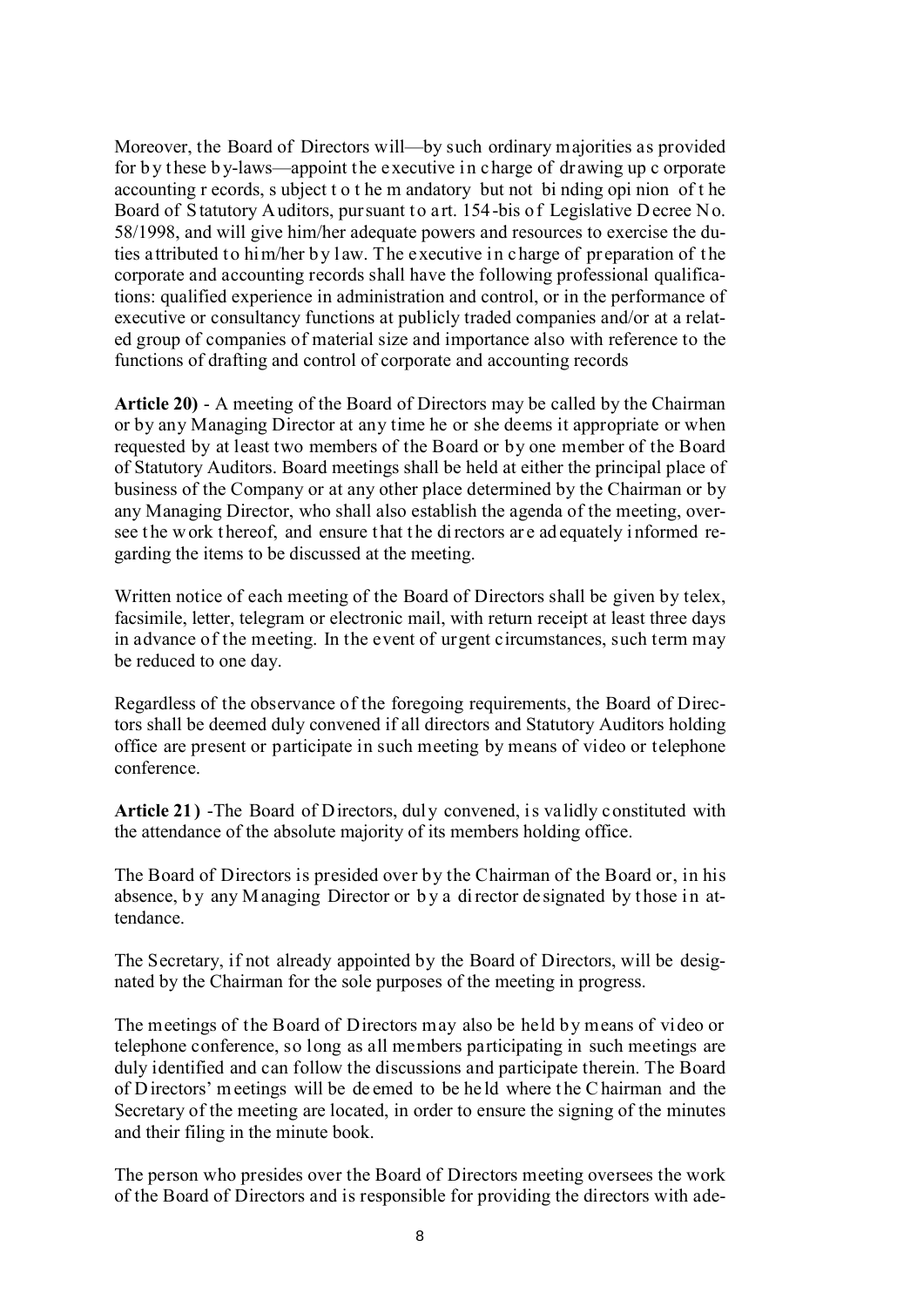quate information regarding the items on the agenda and the nature, confidentiality and urgency of the matters.

**Article 22)** -The Board of Directors validly resolves by the absolute majority of the directors present at the meeting or participating by video or telephone conference. In the event of a tie vote, the vote of the presiding officer shall prevail.

Minutes of t he B oard m eeting w ill be pr epared a nd ke pt i n t he minute book, signed by both the Chairman of the meeting and by the Secretary.

**Article 23)** -The management of the Company is entrusted to the Board of Directors which adopts all resolutions necessary to implement the Company's object, except those resolutions expressly reserved by law to the meeting of stockholders.

Subject to the concurrent competence of the extraordinary meeting of stockholders, the Board of Directors shall also have authority over resolutions in connection with mergers and demergers in accordance with Articles 2505 a nd 2505 bis and 2506 ter of the Civil Code, the establishment or termination of branches, the determination of which directors shall be entrusted with the power of representing the Company, the reduction of the outstanding capital stock in the event of withdrawal of a stockholder, the amendment of the By-Laws to comply with legal requirements, and the transfer of the principal place of bus iness within the national territory.

In addition, the Board of Directors has authority over the issuance of convertible bonds in accordance with art. 2420 -*ter* of the Civil Code.

The Board of Directors can further appoint, dismiss, and determine the powers of managers and attorneys-in-fact for specific matters or categories of matters.

The Board of Directors shall have exclusive authority with respect to the following matters:

1) de fining t he general i nvestment a nd de velopment pl ans a nd t he goals of t he Company and of the Group;

2) determining the budget of the Company;

3) defining the financial programs and approving any indebtedness of the Company exceeding 18 months;

4) approving strategic transactions

The directors shall report to the other directors or to the Board of Statutory Auditors with regard to those transactions involving an interest on t heir own account or on a ccount of third parties, or influenced b y the company who exercises the power of direction and coordination on its subsidiaries.

**Article 24)** -The Company is represented by the Chairman of the Board of Directors to whom authority is granted, b y means of free signature, to implement all the B oard of Directors' r esolutions, unl ess ot herwise p rovided. The P resident shall represent the Company before any Court and has the authority to file law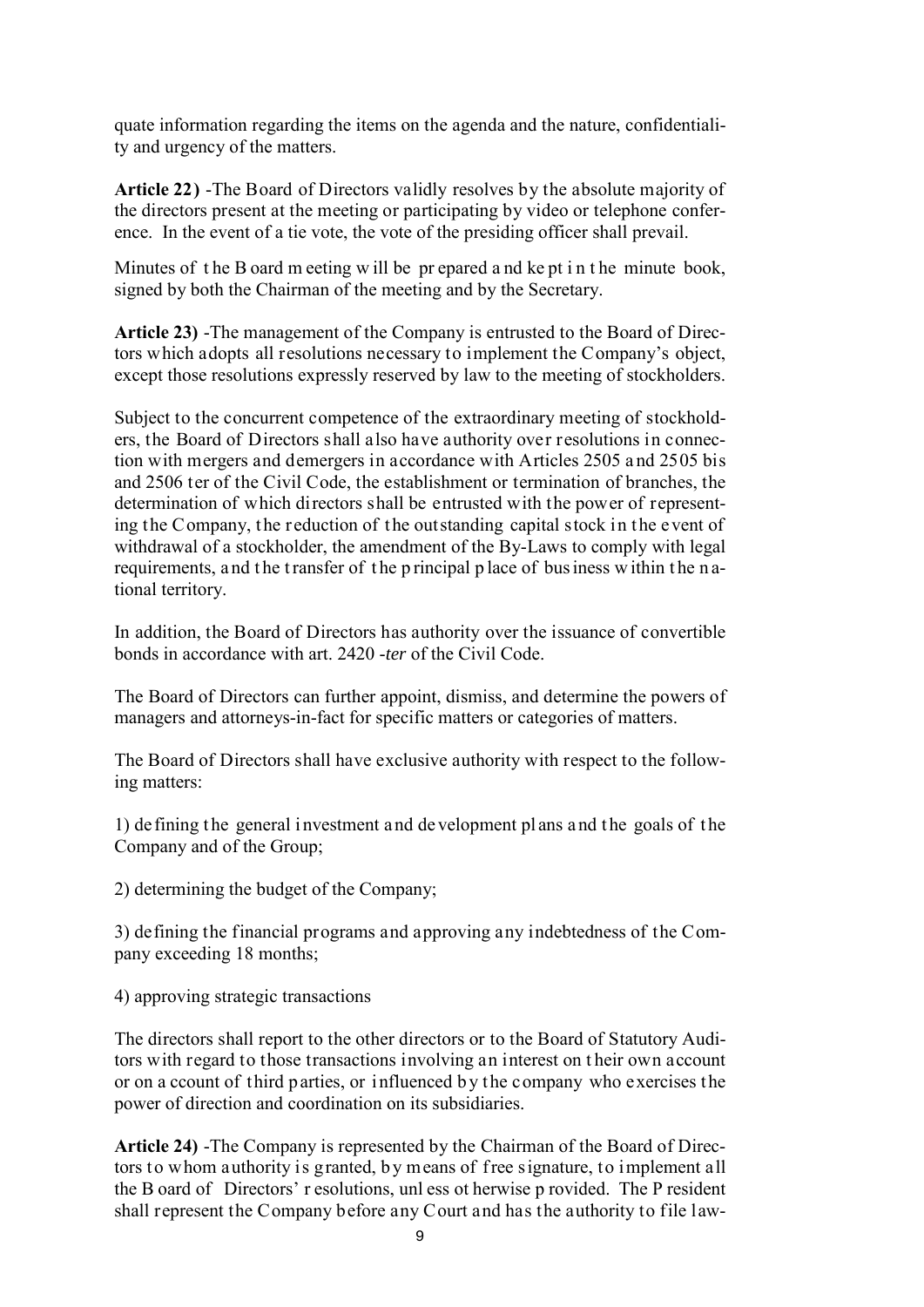suits or administrative or judiciary petitions in connection with any jurisdictional degree or phase, including actions for revocation or before the supreme court, and to appoint, for such purposes, counsels.

The Company is further represented by the Managing Directors and the persons appointed by the Board of Directors for specific matters or category of matters, within the limits of the powers entrusted to them.

**Article 25)** -The members of the Board of Directors and of the Executive Committee a re e ntitled to compensation to be de termined in the r esolution of a ppointment or by the meeting of the stockholders. The compensation of Directors holding particular offices or members of the committees appointed by the Board of Directors shall be fixed by the Board of Directors upon receiving the advisory opinion of the Board of Statutory Auditors.

The members of the Board of Directors are, in any event, entitled to reimbursement of the expenses incurred by reason of their office.

**Article 26)** -The directors shall not be personally liable for the obligations of the Company and have no other liability except as provided by law.

## **TITLE V AUDITORS**

**Article 27 )**-The Board of S tatutory A uditors consists of t hree r egular A uditors and t wo a lternate A uditors a ppointed by the S tockholders a nd w ho m ay be reelected. T he requirements, pow ers, dut ies a nd l ength of of fice a re t hose e stablished by law. A uditors shall s erve for a p eriod of three fiscal years and their terms shall expire on the date of the meeting of stockholders called for the approval of the ba lance s heet r elating to the thi rd fiscal year f ollowing the ir a ppointment. The amount of their consideration is determined by the meeting of stockholders.

Statutory A uditors s hall ha ve t he qua lifications pr ovided b y l aw or a pplicable provisions.

The pr ofessional qua lifications of t he S tatutory A uditors, t he s ubjects and t he fields of activity strictly concerning the Company activity are those indicated in article 3 a bove. The limits regarding the plurality of administration and control offices, provided by Consob regulation, shall be applicable to the Statutory Auditors.

Subject to mandatory law or regulation, the Board of Statutory Auditors shall be appointed by the general meeting of stockholders on t he basis of lists presented by stockholders pursuant to the procedures indicated hereinafter.

The appointment of one regular statutory Auditor, as Chairman, and of one alternate statutory Auditor s hall be reserved f or the m inority — which is not part, even indirectly, of the relationship to be considered pursuant to article 148, subparagraph 2 of the legislative decree no 58/1998 and the related regulations. The appointment of the statutory Auditors to be appointed by a minority shall occur at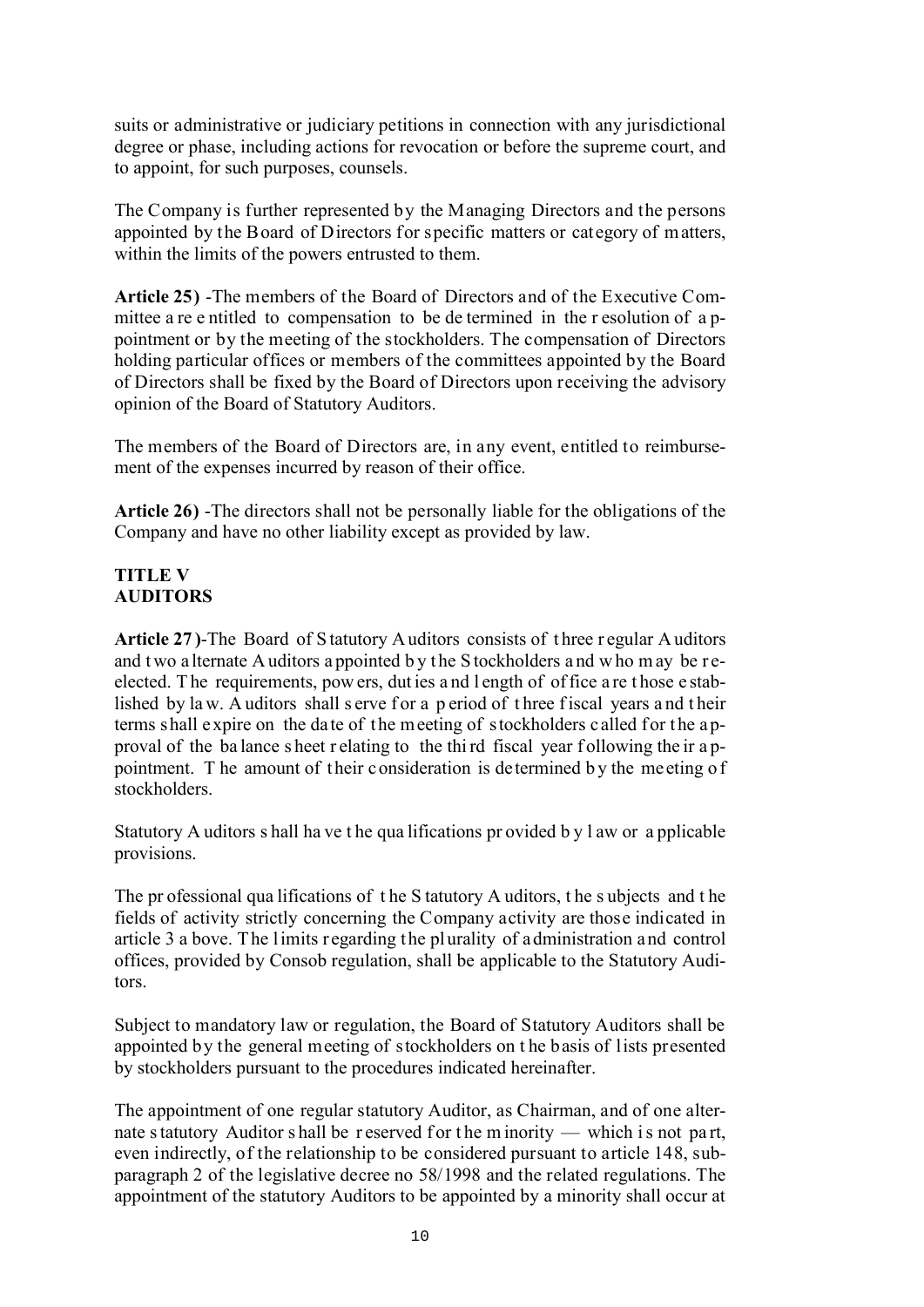the same time as the appointment of the other members of the Board of Statutory Auditors, except in case of replacement of members as indicated below.

A list for the appointment of statutory Auditors can be presented by those stockholders who, alone or jointly with other pr esenting stockholders, at the time of the presentation of the list, hold a stockholders' interest equal to that determined by Consob pursuant to article 147 ter subparagraph 1 legislative decree 58/98.

The lists shall be filed at the registered office of the Company at least twenty-five days prior to the meeting of stockholders called for the appointment of the Statutory Auditors.

The lists shall indicate the name of one or m ore c andidates to be appointed as regular Auditors and alternate Auditors.

The name of each candidate shall be marked in a descending numerical order in each section (section of regular Auditors and section of alternate Auditors) and the candidates listed shall not be more than the members of the bod y to be appointed.

If the binding criteria for gender allocation is applicable, each list containing at least t hree candi dates must i nclude t he num ber of candi dates of t he l essrepresented gender that is equal to at least the minimum required by applicable regulations in force from time to time.

The lists shall further include, even as per attachments:

- (i) information related to the identity of the stockholders who have filed the list, indicating the percentage of their combined shareholding;
- (ii) representations of stockholders different from the ones who hold, separately or jointly, a shareholding interests of control or of simple majority, stating t he l ack of relationship a s pe r s ection 144 —quinquies of Regolamento Emittenti
- (iii) exhaustive information on personal and professional qualifications of each candidate as well as a de claration of the candidate confirming the existence of the qualifications provided by law, the acceptance of the office joi ntly with the a dministration and control of fices he ld in other companies.

The Company shall make available to the public the lists and their annexes at its registered office, on its website, a nd i n a ny o ther m anners p rovided for b y Consob, at least twenty-one days prior to the date of the meeting of stockholders on first call.

Whether the mini mum r equired stock interest is  $hel -$  which is r equired for submitting the lists — is determined with reference to the shares of stock that are ascertained as registered, in favor of the stockholders who submitted the list, on the day the list is filed with the Company, with reference to the stock capital subscribed on the same date. The relevant certification can be also produced to the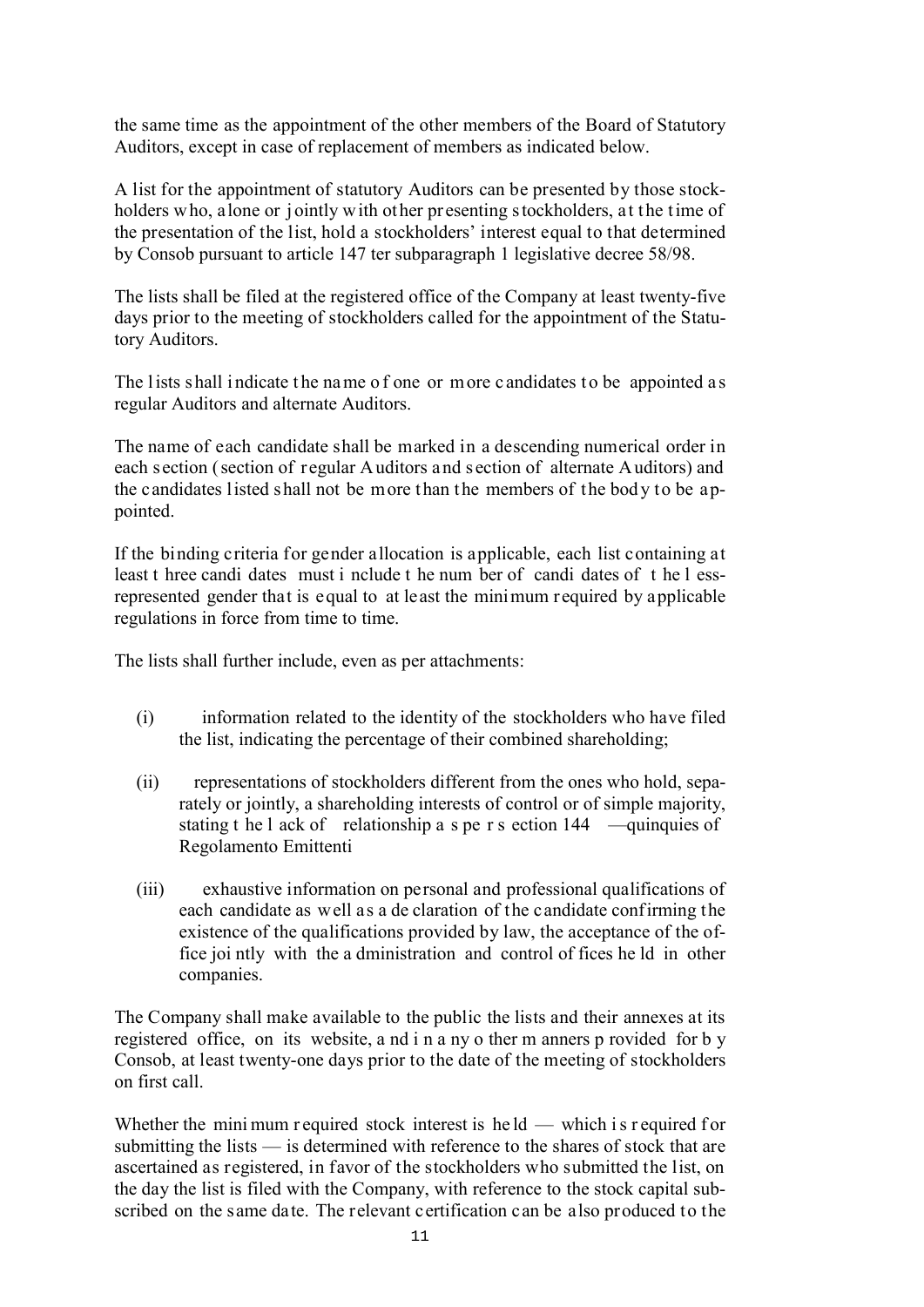Company after the list filing, provided that this occurs within the time period required for the publication of the lists by the Company.

In the event that only one list is submitted or only lists by stockholders connected pursuant t o a pplicable l aw a re s ubmitted a s of t he l ast da y p rovided for t he presentation of such lists it is possible to present list either until the fourth day following such date, or such other time period as may be required pursuant to applicable law in force from time to time. In such case the above thresholds, provided for the presentation of the lists, shall be reduced by half.

A stockholder cannot submit and vote more than one list, even if through third parties or by means of trust companies. Stockholders belonging to the same group and s tockholders s igning a s tockholders' a greement r egarding t he s hares of t he listed company shall not present or vote more than one list even if through third parties or by means of trust companies. Each candidate shall present only one list subject to ineligibility.

The appointment of the statutory auditors shall occur according to the following criteria:

(i) two r egular Auditors and one alternate Auditors shall be t aken from the list which have obtained the highest number of votes (hereinafter "Majority List"), on the basis of the descending numerical order by means of which the candidates are listed;

(ii) a regular Auditor, which will be also the Chairman of the Board of the Statutory Auditors (hereinafter "Minority Statutory Auditor"), and one alternate Auditor (hereinafter "Alternate Minority Statutory Auditor") shall be taken from the second list which has obtained the highest number of votes and which shall not be connected in any manner with the stockholders who have presented or voted Majority List pursuant to applicable law (hereinafter "Minority List") on the basis of the descending numerical order by means of which the candidates are listed. In case of an equal number of votes among the lists, the list presented by the stockholders holding the major shareholding interests at the time of filing, or in second instance, the list presented by the stockholders who owned the major number of stockholders interests shall prevail.

If the Board of Statutory Auditors thus formed does not contain a regular auditor of the less-represented gender, as required by the regulations in force from time to time, the last candidate elected from the majority list will be replaced by the first une lected c andidate f rom the s ame lis t be longing to the le ss-represented gender. If t his is not possible t he regular auditor of the less-represented gender will be appointed at the meeting of stockholders with the majorities required by the law, replacing the last over-represented gender candidate on the majority list.

If only one list is submitted, the stockholders' meeting shall vote on it and, if the same list obtains the majority of the voting persons, without including those abstaining from voting, all the candidates included in such list shall be appointed. In such case the Chairman of the Board of the Statutory Auditors shall be the first regular s tatutory a uditor. If t here i s no regular auditor of t he l ess-represented gender on the board of auditors thus formed, if required by the rules in force from time to time, the regular auditor of the less-represented gender will be appointed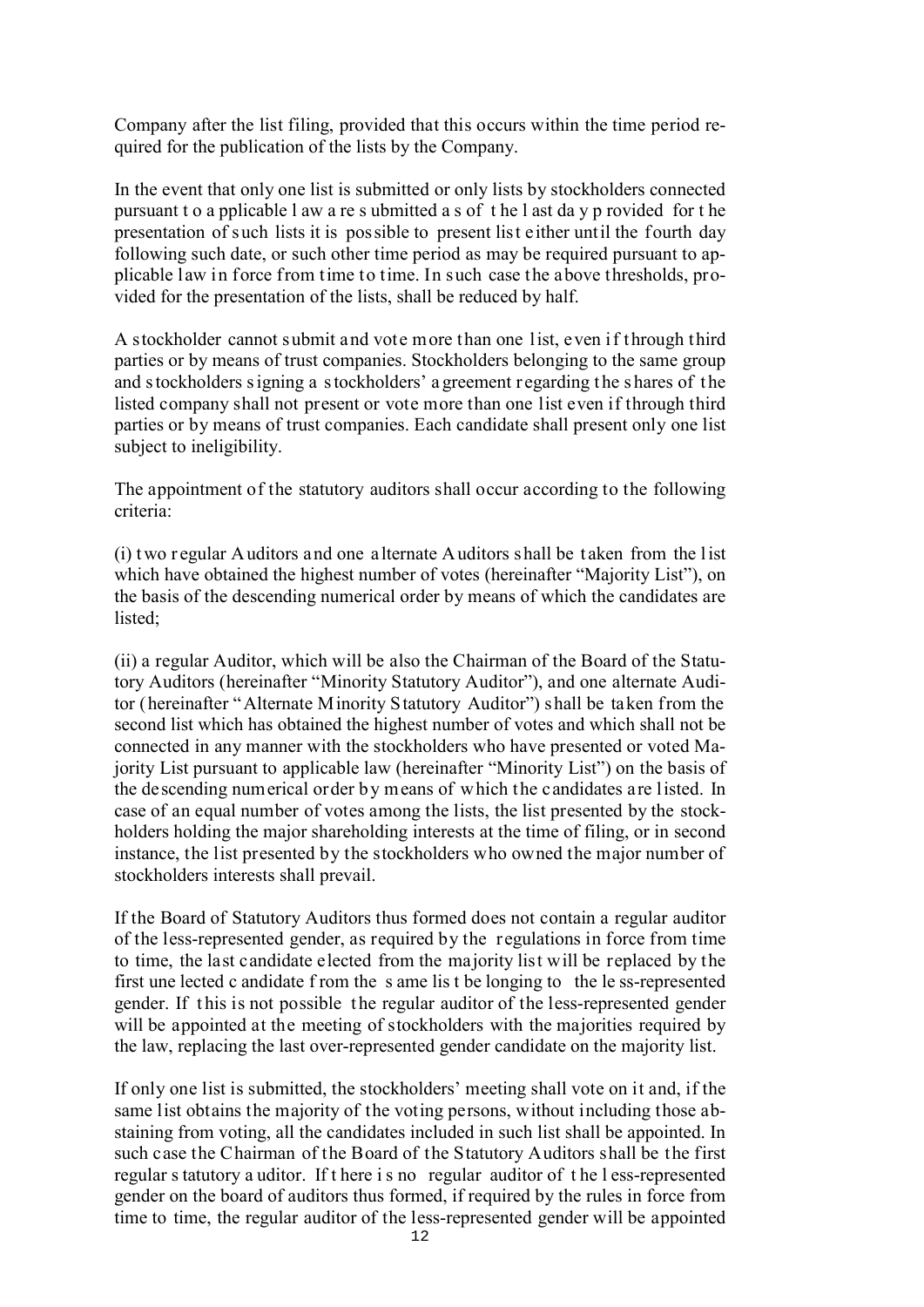at the meeting of stockholders with the majorities required by law, replacing the last candidate appearing at the bottom of the list.

In the case no list is submitted or in case for any reason the number of candidates is not sufficient, the Statutory Auditors and eventually, if the case, the Chairman shall be a ppointed b y t he s tockholders' m eeting w ith t he quor um pr ovided b y law, without pr ejudice to the obligation to a ppoint at least one regular auditor from the less-represented gender, if required by the regulations in force from time to time.

If, for any reason, the Majority Statutory Auditors shall cease his office, such person will be substituted by the Alternate Statutory Auditors taken by the Majority List.

If, for any reason, the Minority Statutory Auditor shall cease his office, such person will be substituted by the Alternate Statutory Auditors taken by the Minority List.

When the stockholders' meeting is called to appoint new members of the Board of Statutory Auditors in substitution of statutory auditors appointed by the Minority List, i f p rovided b y applicable l aw, s uch r esolution s hall be a pproved w ith simple ma jority not i ncluding vot es of t he s tockholders w ho, pu rsuant t o t he communications made in compliance with applicable law, own, even if indirectly or jointly with other stockholders who entered a stockholders agreement ex article 122 of the legislative decree no. 58/98, the majority of votes exercisable in the meeting as well as of the stockholders controlling, controlled or subject to joint control of the same stockholders. In any case the new Minority Statutory Auditor shall be appointed also as Chairman.

In all cases where a regular auditor is replaced, the obligation to respect genderbalance requirements must be observed to the extent of the requirements set forth in the applicable regulations then in effect.

The Board of Statutory Auditors can meet by video or teleconference in accordance with the provisions of article 21, paragraph 4 of these By-Laws.

**Article 28) -**The statutory audit of the Company is performed by an independent auditor appointed by the general meeting of stockholders, which shall serve for nine fiscal years until the date of the stockholder's meeting called to approve the financial statements of the ninth financial year following the appointment, and its fee is fixed by the general meeting of stockholders.

The duties, responsibilities and obligations in connection with the appointment of the independent auditor are provided by law.

**Article 29) -**The activity performed by the independent auditor shall be recorded in a book kept at the principal place of business of the Company.

# **TITLE VI FINANCIAL STATEMENTS AND PROFITS**